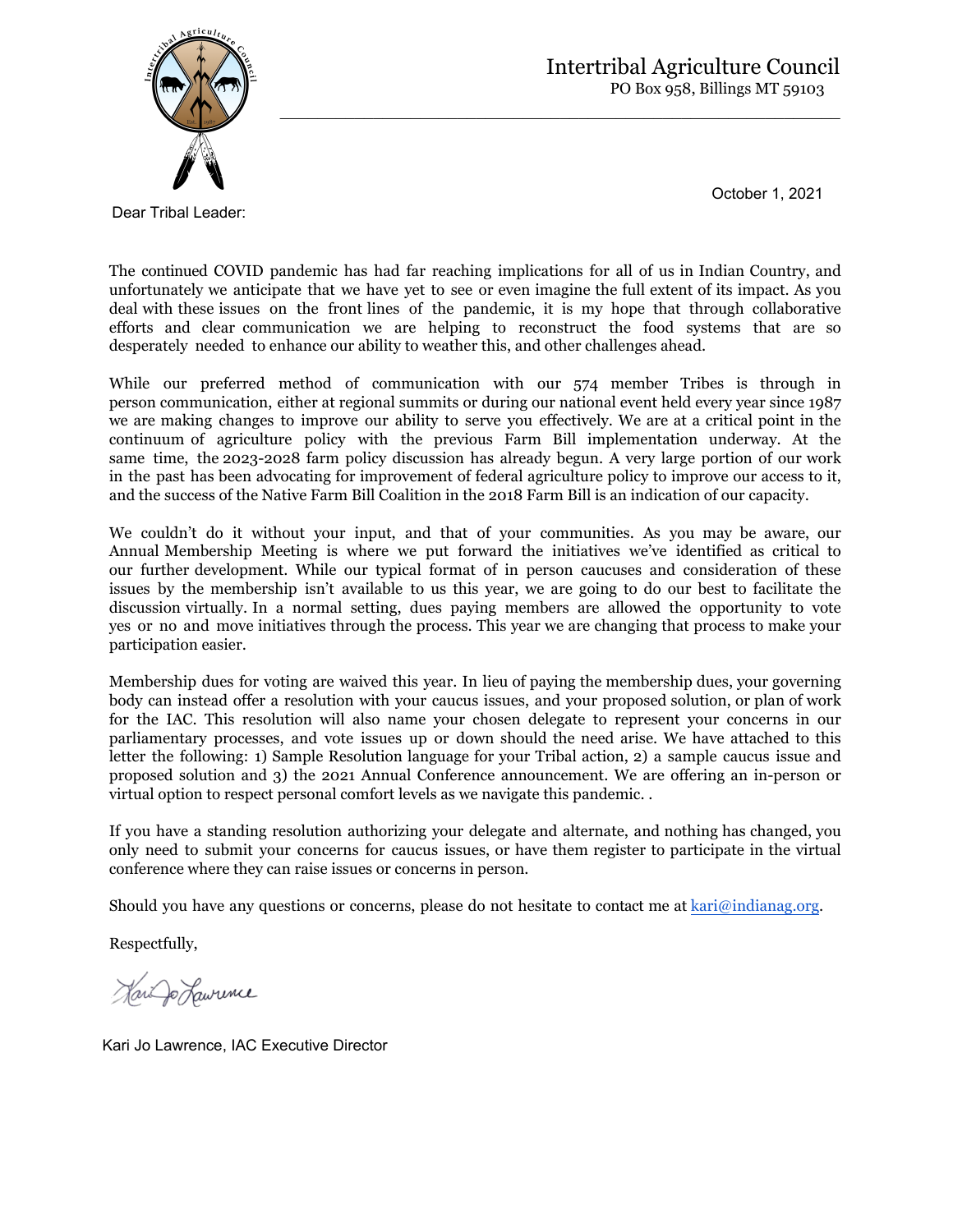#### **Intertribal Agriculture Council**  2021 Voting Delegate Guide

Online Voting Delegate Application:<https://www.tfaforms.com/4766069>

**Voting Delegates to the IAC will vote on the issues raised through our caucus process. Delegates are selected by the governing body of a member Tribe, 2021 membership dues are waived.** 

**Tribes may raise caucus issues via resolution, or by having their representative register and participate in the virtual caucus meeting, see schedule here. These issues can be advanced through the membership meeting where a Tribe's delegate may vote on the adoption of that issue as the position of the IAC.** 

**The right to vote on these issues through IAC processes** is open to all 574 of IAC's member Tribes with an interest in the management and development of Indian agricultural and food systems resources.

#### **HOW TO APPLY TO BECOME A VOTING DELEGATE TRIBE**

#### <https://www.tfaforms.com/4766069>

The application process only requires a formal resolution from the respective Tribe; which includes naming the voting delegate (and alternate) to represent your Tribe's interest - see sample resolution and letter. General membership on the Council is

vested with the Tribes and not with any specific individual. \***The IAC board voted to once again waive Tribal membership dues**.

Once approved, the voting delegate participates in the regional caucus to bring actionable items forward to the annual Membership Meeting, both of which occur each year during the early part of December at IAC's Annual Conference.

#### **Register NOW to participate in the 2021 IAC Annual Conference and Membership Meeting December 7-9, 2021**

The 2021 Membership Meeting will be held on December 9, 2021.

Visit [www.indianag.org/2021-annual-conference](https://www.indianag.org/2021-annual-conference) for conference information.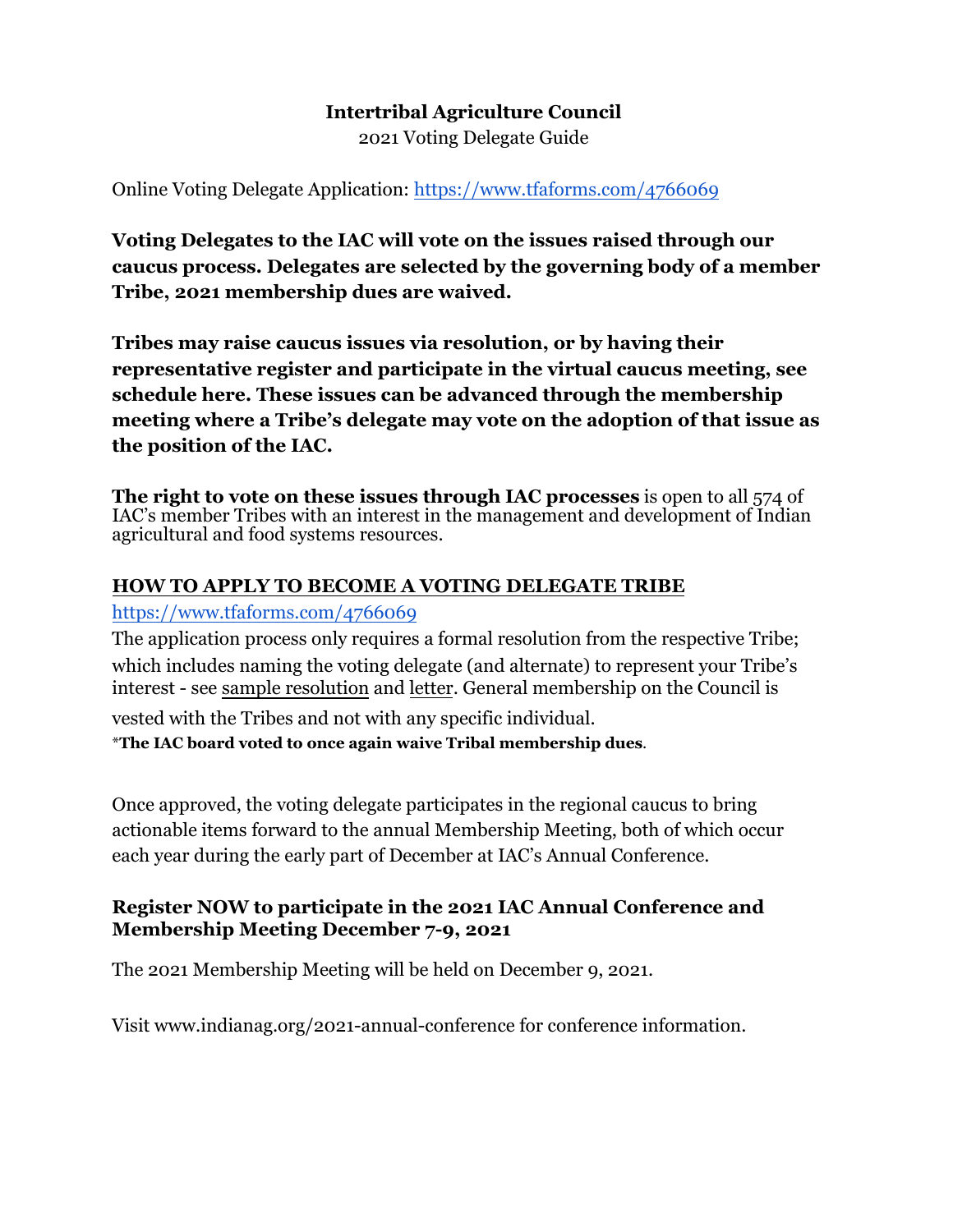# **IAC Caucus Protocol**

# **The Board Member or Alternate for your region is responsible for presiding over the Caucus meeting.**

An IAC staff member will be in attendance to record the actions in our preferred format.

Staff members, unless appointed as a delegate by a member Tribe, may not offer issues for consideration, but may offer their perspective on issues raised.

It is generally accepted that all conference participants are invited to attend the meeting, and may raise issues for consideration.

Issues offered for consideration of the caucus by registered conference participants from that region; however if no duly appointed delegates move to support the issue it will not be discussed, nor included in the caucus report offered to the membership.

The Board Member from that region will present the caucus report to the General Membership for consideration for adoption as IAC Policy for the year.

Issues may be adopted by the IAC by a vote of the delegates at the membership meeting on December 9th, 2021.

Issues not receiving consensus approval at the caucus may be voted on in a manner as determined by the presiding officer, for reporting out to the membership meeting.

A majority of the duly appointed delegates attending the caucus may approve an issue, or the caucus report in its entirety.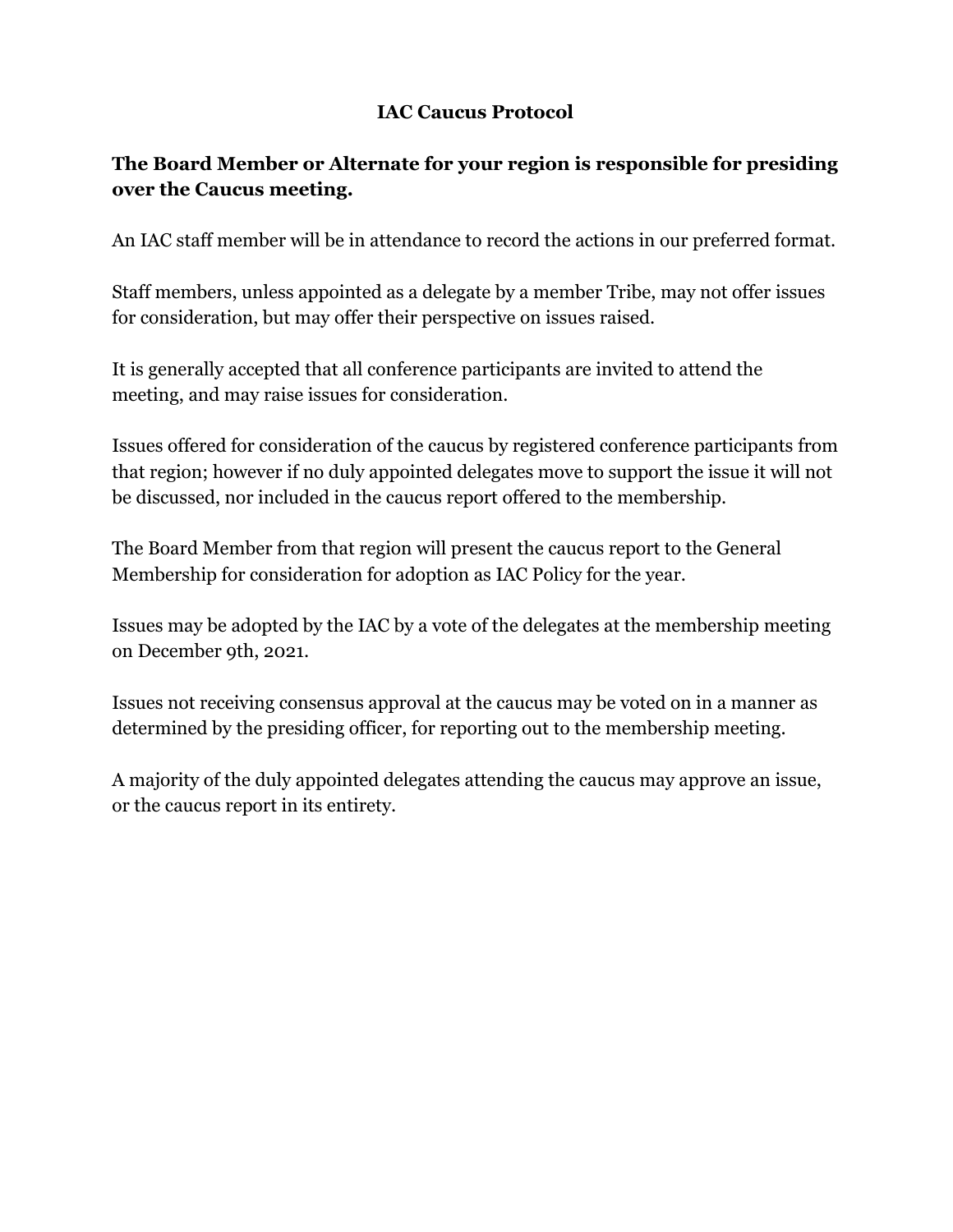### **Caucus Agenda Framework**

#### **Roles Summary:**

- IAC Board Member Facilitates Meeting
- TA takes notes, offers context on USDA resources as necessary, fields pertinent questions- does not direct conversation or have the floor for any length of time

### **Introductions (IAC Board Member)**

- Delegates: Name, Tribal Affiliation, Role/Operation/Business
- General Attendees (only if size of caucus permits and this will not take away from primary scope of this meeting): Name, Tribal Affiliation, Role/Operation/ **Business**

### **Review of Previous Caucus Issues (IAC Board Member/TA)**

● Present TA Accomplishments Relevant to Caucus Issues Raised Last Year

#### **Review of Presubmitted Caucus Issues (IAC Board Member/TA Takes Notes)**

- Review background
- Consider Actionable Solutions

### **Round-Table Delegate Discussion on 2021 Caucus Issues (IAC Board Member/TA Takes Notes)**

- State name, Tribal affiliation, issue/concern, possible remedy/solution
- Review background
- Consider Actionable Solutions

#### **Vote on Caucus Issues Raised (IAC Board Member/TA)**

● Clarify notes in support of generating the caucus report

## **Final Thoughts (IAC Board Member) Adjourn**